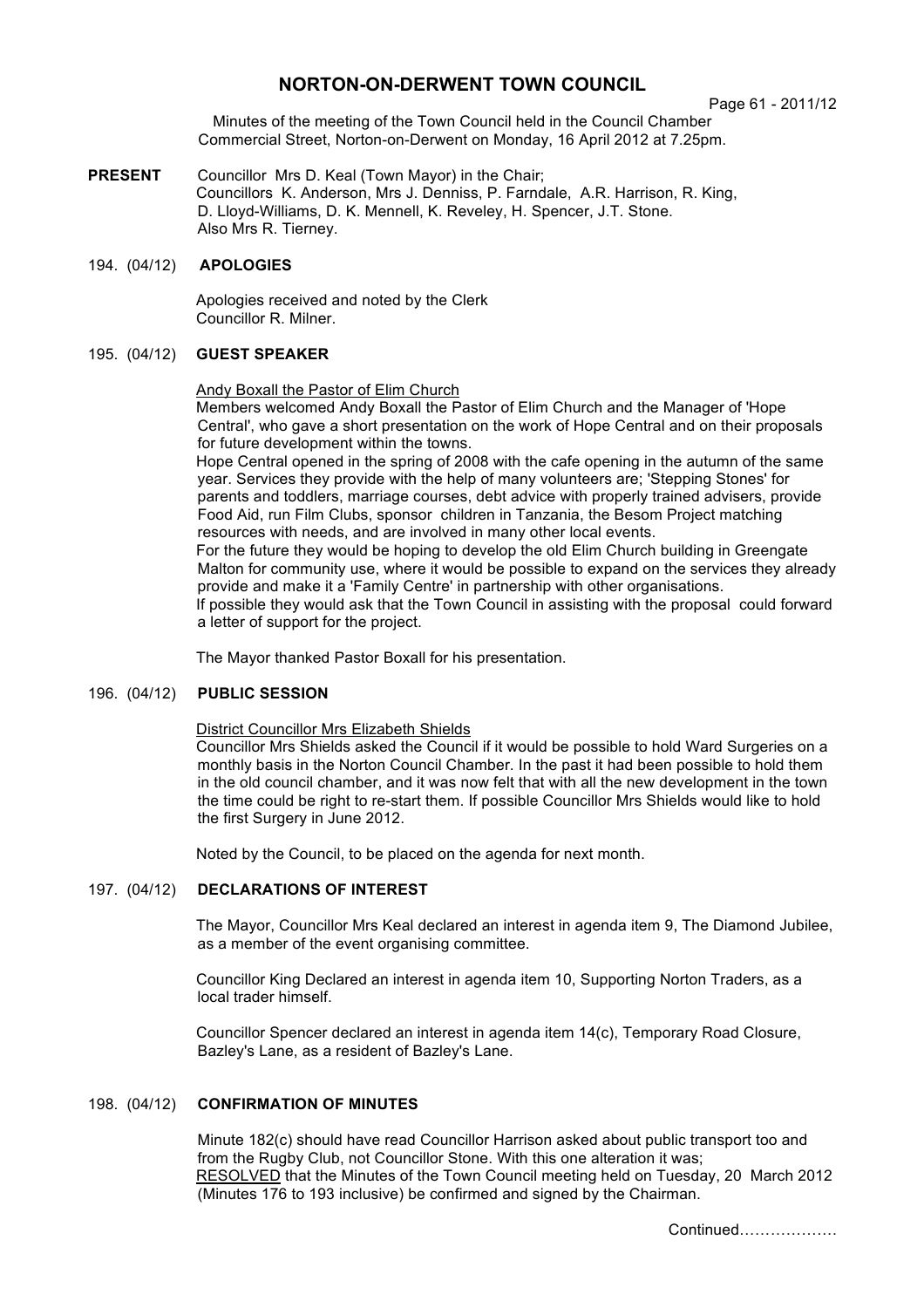#### 199. (04/12) **CLERK'S REPORT**

(a) Opening of the Talbot Hotel

 Members were invited to a guided tour and for 'Afternoon Tea' at the newly re-furbished Talbot Hotel, on Thursday 19 April 2012 between 2pm and 5pm. Noted.

(b) North Yorkshire County Council - Highway Matters

The Clerk reported receipt of two Temporary Road Closure Notices received following the publication of the agenda:

• Various in Malton Town Centre. Finkle Street, Market Place, Market Street, Saville Street and St Michael's Street.

Afternoon of Friday 18 May 2012, all day Saturday 19 May 2012 and Sunday 20 May 2012. To enable the holding of the Food Lovers Festival. Noted.

Signal Box Level Crossing Order valid from 7 July 2012 to 11 July 2012, but it is anticipated that the work will take place overnight on Saturday 7 July 2012. Noted.

### 200. (04/12) **TOWN MAYOR/CHAIRMANS REPORT**

(a) Vine Street Allotments

The Mayor reported that there was a delay with Ryedale District Council taking repossession of the Vine Street Allotments, due to them having to be de-classified. The District Council would however keep us updated as to progress. Noted.

(b) Diamond Jubilee - Clock

The Mayor reported that the satellite Dish blocking the clock site could be moved upwards, but that it would cost in the region of £1,000. to £1,500. and with a new clock costs would be approximately £4,000. If a new clock was to be considered on the Council building costs would be in the region of £6,000.

The Clerk to obtain definitive quotes for the next meeting.

- (e) Events Attended
- The Mayor reported on her attendance at:-
- The Jubilee Event Committee meeting.
- Pickering Town Council Civic Service.

#### 201. (04/12) **FINANCIAL MATTERS**

(a) Accounts paid and for payment

The Clerk reported that accounts nos. 189 to193 inclusive and nos. 001 to 008 inclusive, amounting to £7702.04, had been paid since the last meeting of the Council. RESOLVED that account nos. 009 to 016 inclusive, amounting to £4405.91 be paid. Cheques were drawn and signed accordingly.

- (b) Financial report The Clerk's financial report for the period 01.03.12 to 31.03.12 was received.
- (c) Budgetary monitoring The Clerk's report for the period ending 31 March 2012 was received.
- (d) End of Year Report The Receipts and Payments Account for the year ended 31 March 2012 was received. (subject to Audit).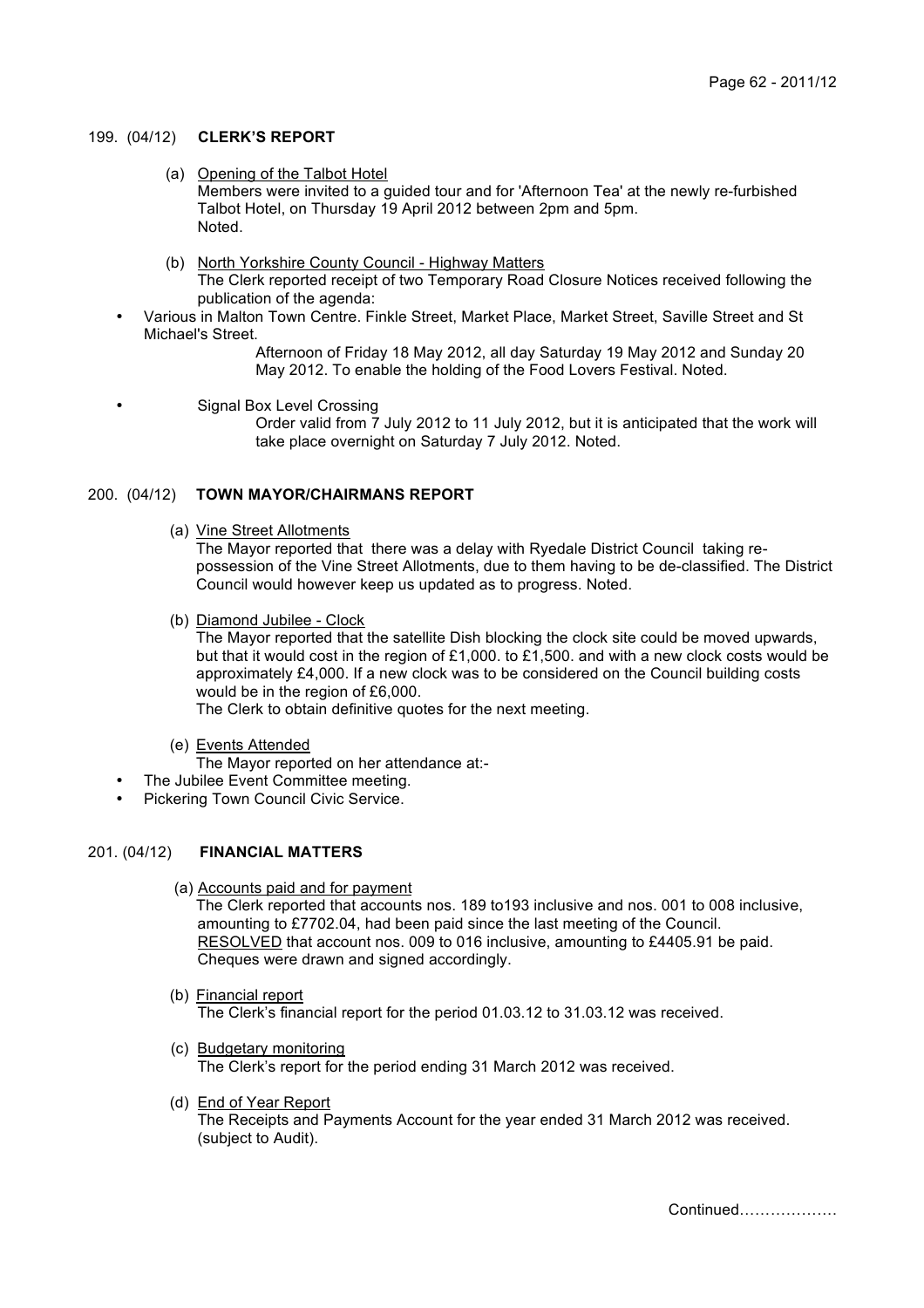## 202. (04/12) **PLANNING MATTERS**

 (a) Planning applications referred to the Town Council by Ryedale District Council, for comment and/or recommendation were dealt with as follows: -

| 12/00283/EXT             | Extension of time limit for implementation of approval 09/00179/FUL dated<br>12.05.2009 for erection of a three bedroom dwelling with attached single garage.<br>Land to the west of Beech House, No.5 The Avenue, Norton.<br>For Mr A Margree<br>RESOLVED Recommend Approval.                                                                                                                                                                                                                  |
|--------------------------|-------------------------------------------------------------------------------------------------------------------------------------------------------------------------------------------------------------------------------------------------------------------------------------------------------------------------------------------------------------------------------------------------------------------------------------------------------------------------------------------------|
| 12/00307/FUL             | Erection of 2no. two bedroom semi-detached dwellings with associated vehicular<br>access parking and amenity areas following demolition of existing dwelling.<br>12 Plum Street, Norton.<br>For ANM UK Ltd.<br><b>RESOLVED</b> Recommend Approval subject to the adjacent bungalow not being<br>adversely affected with loss of privacy and light.                                                                                                                                              |
| 12/00258/HOUSE           | Erection of part two-storey part single-storey extension to north elevation.<br>48 Langley Drive, Norton.<br>For Mr P. Marwood.<br><b>RESOLVED</b> Recommend Approval.                                                                                                                                                                                                                                                                                                                          |
| 12/00305/73A             | Removal of condition 07 and variation of condition 11 of approval 11/00524/FUL<br>dated 17.08.2011 to state "The development hereby permitted shall be carried out in<br>accordance with the following approved plan(s): 01-Existing details, 12-876-1, and<br>12-876-3" substitution of plans 02 and 03.<br>96 Parliament Street, Norton.<br>For Finnerty Developments Ltd. (Mrs S Finnerty)<br>RESOLVED Members do not feel able to make a recommendation with regard to this<br>application. |
| 12/00327/FUL             | Change of use from multiple occupancy residential home to single residential<br>dwelling.<br>Gawain House 56 Welham Road Norton.<br>For Camphill Village Trust. (Mr John Carlile)<br><b>RESOLVED</b> Recommend Approval.                                                                                                                                                                                                                                                                        |
|                          | (b) Planning decisions notified by Ryedale District Council:                                                                                                                                                                                                                                                                                                                                                                                                                                    |
| Approved<br>11/01016/FUL | Erection of a three bedroom equestrian workers dwelling to replace existing mobile<br>home.<br>Long Row Stables, Beverley Road, Norton.                                                                                                                                                                                                                                                                                                                                                         |
| 12/00028/FUL             | Change of use of industrial unit from B1 and B8 uses to dog grooming salon and<br>apprentice training (Use Class D1)<br>Unit 2A Norton Grove Industrial Estate, Westfield Way, Norton.                                                                                                                                                                                                                                                                                                          |
| 12/00131/HOUSE           | Erection of two storey extension to rear elevation and erection of porch to side<br>elevation.<br>21 Eastfield Avenue, Norton.                                                                                                                                                                                                                                                                                                                                                                  |
| 11/01353/FUL             | Change of use of building from B1 (office use) to a mixed use of B1 and D1 (non-<br>residential institutions) to include external access ramp with handrail, alteration to<br>existing steps to include handrail, automated swing entrance doors and formation of<br>new entrance.<br>Stanley Harrison House, Norton Road, Norton.                                                                                                                                                              |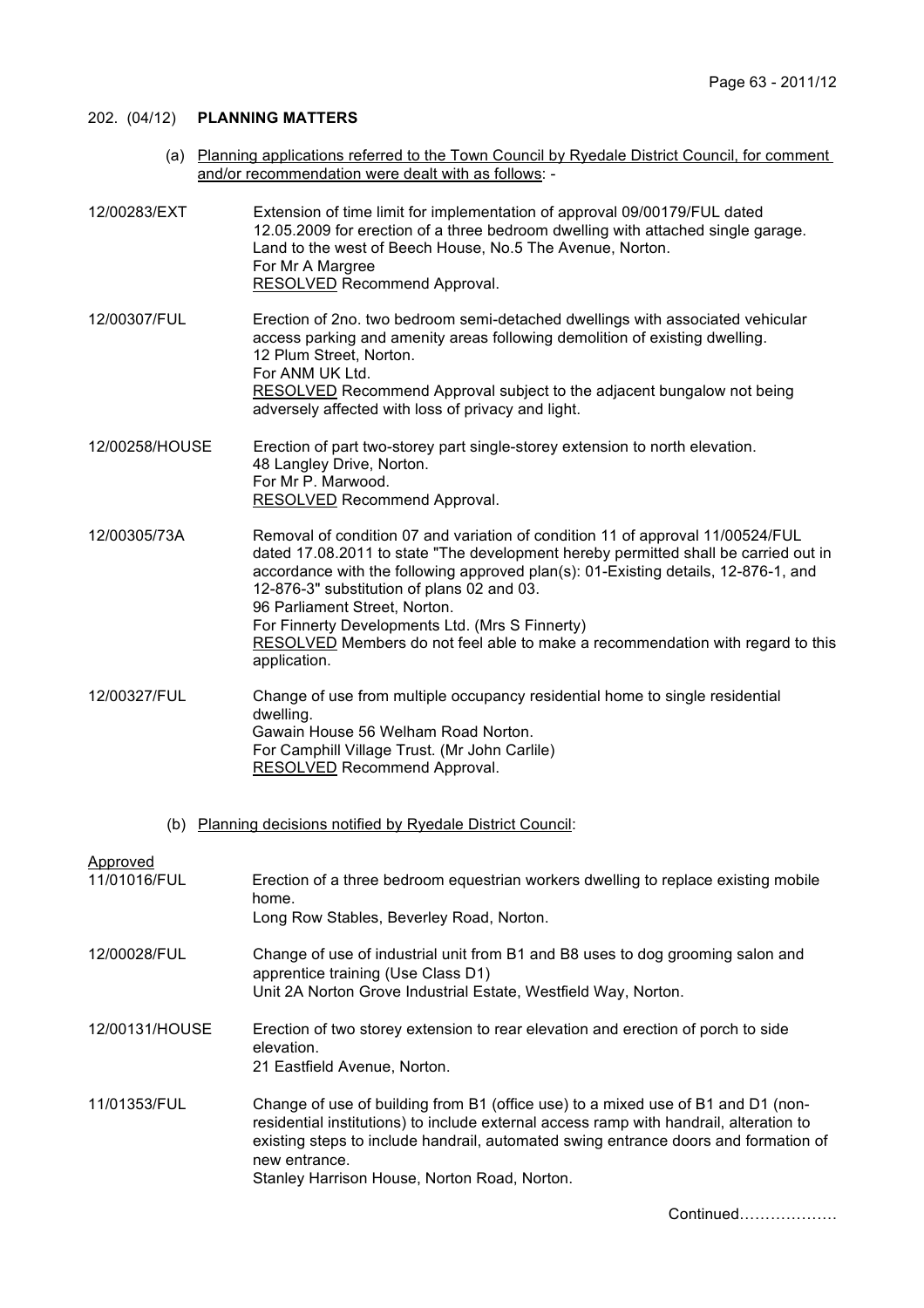### 202. (04/12) **PLANNING MATTERS** (continued)

#### (b) Planning decisions notified by Ryedale District Council:

| Approved<br>11/01354/LBC       | External and internal alterations to include external access ramp with handrail,<br>alterations to existing steps including handrail, alterations to internal layout with<br>demountable partitioning, installation of platform lift, new entrance and access doors<br>and secondary glazing to 5no. Windows.<br>Stanley Harrison House, Norton Road, Norton.                                        |
|--------------------------------|------------------------------------------------------------------------------------------------------------------------------------------------------------------------------------------------------------------------------------------------------------------------------------------------------------------------------------------------------------------------------------------------------|
| <b>Refused</b><br>11/01348/TPO | To pollard T1 and T2 (willows) within TPO No. 217A/1996                                                                                                                                                                                                                                                                                                                                              |
|                                | Land to East of 110 Parliament Street, Norton.                                                                                                                                                                                                                                                                                                                                                       |
| 11/01335/FUL                   | Siting of container for storage of washing equipment and container as a workers<br>shelter, erection of car port to provide area for valeting/polishing of cars, display of<br>2no. Non illuminated signs advertising the services available, display of 3no. Non<br>illuminated spinning signs and erection of entrance and exit gates. (retrospective<br>application).<br>5 Church Street, Norton. |

#### 203. (04/12) **DIAMOND JUBILEE**

The Mayor Councillor Mrs Keal had declared an interest in the following item.

Members were asked to consider supporting the 'We Love Malton' community event in honour of the Queen's Diamond Jubilee by giving a donation of £500 towards the costs. RESOLVED that the Council in accordance with its powers under section 137 and 139 of the Local Government Act 1972 should incur the following expenditure which, in the opinion of the Council is in the interests of the area and its inhabitants and will benefit them in a manner commensurate with the expenditure:-

• 'We Love Malton' Diamond Jubilee community event £500

Councillor Mrs Denniss asked if as part of the Jubilee celebrations the Council would consider joining with the Community Primary School who were celebrating their centenary this year, in planting bulbs in the grass verge on Langton Road. This item to be placed on the agenda for the next meeting.

#### 204. (04/12) **SUPPORTING NORTON TRADERS**

Councillor King had declared an interest in the following item.

Members were asked to consider an offer from Ryedale District Council of holding a Workshop/Training event to assist in supporting local retailers. In ensuring the event could take place a commitment from local traders was required and a contribution to the cost from the Town Council.

RESOLVED that the Town Council support the Workshop/Training event by giving a grant of £1,000.

#### 205. (04/12) **RYEDALE SPECIAL FAMILIES**

Members were asked to consider giving a grant to Ryedale Special Families towards the cost of a new minibus.

RESOLVED that the Council in accordance with its powers under section 137 and 139 of the Local Government Act 1972 should incur the following expenditure which, in the opinion of the Council is in the interests of the area and its inhabitants and will benefit them in a manner commensurate with the expenditure:-

• Ryedale Special Families grant of £1,000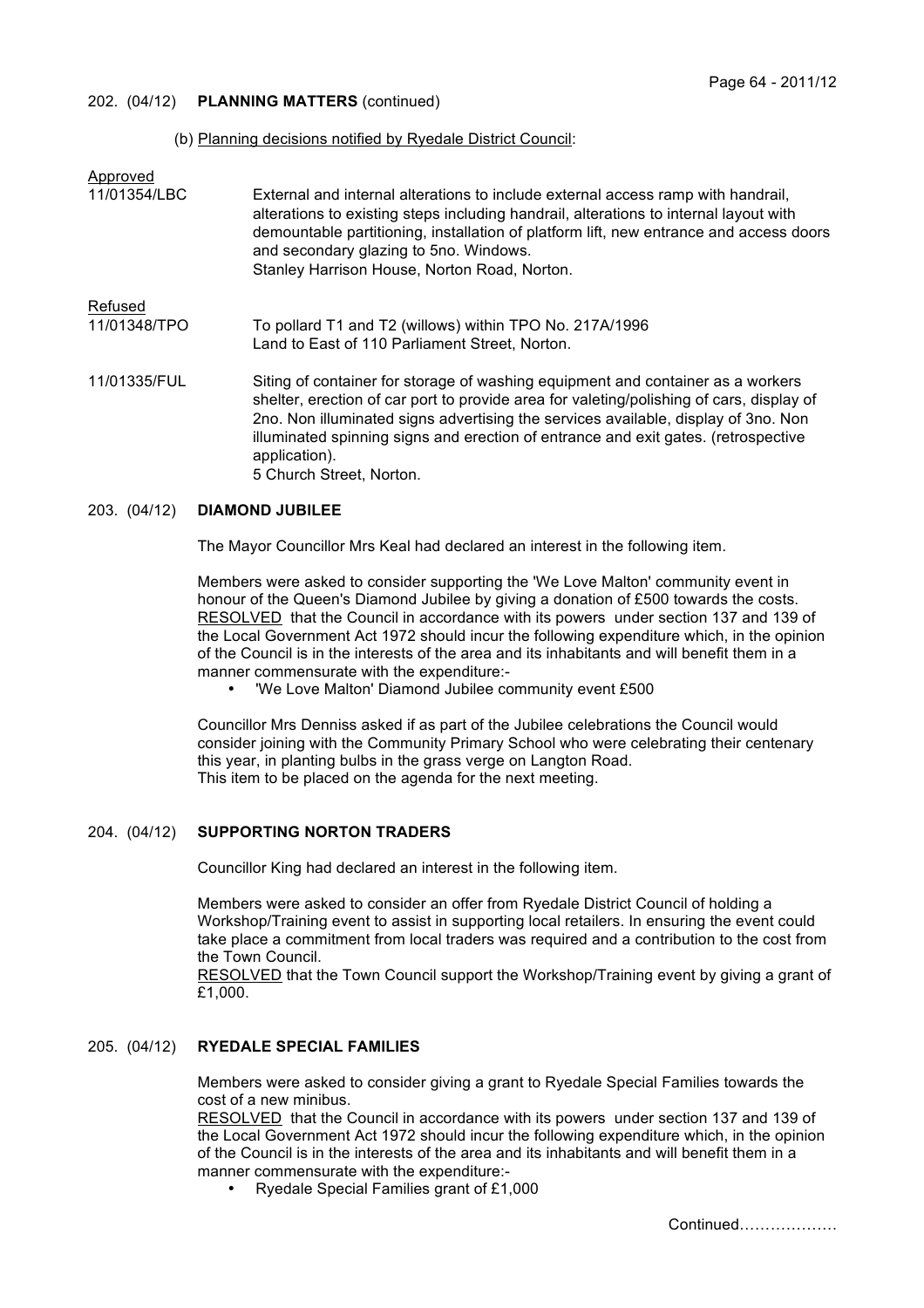#### 206. (04/12) **MATTERS ARISING FROM THE ANNUAL TOWN MEETING**

- (a) No matters arising from the Town Meeting in need of urgent attention or in need of placing on the agenda for the next Council meeting.
- (b) Annual Report for 2011/12 RESOLVED that with one amendment to read that "During 2010 the Council was given new powers to present these awards" and not as stated " During 2011". to approve the Annual Report for 2011/12.

#### 207. (04/12) **RIVERSIDE FIELD - RIVER BANK**

Members considered the issues raised in the letter received from the Fitzwilliam (Malton) Estate, with regard to maintaining the riverbank. Agreed by members that one possibility could be that money from the New homes Bonus Scheme would make it easier to maintain. The Mayor and Deputy Mayor agreed to look at what might be possible.

#### 208. (04/12) **CORRESPONDENCE**

- (a) Ryedale Safer Neighbourhood Team Monthly Crime Statistics for March 2012, for Malton and Norton. For information. Noted.
- (b) York & North Yorkshire Playing Fields Assoc. Letter outlining the re-structuring of its administration. For information. Noted.

Councillor Spencer had declared an interest in the following item.

 (c) North Yorkshire County Council - Temporary Road Closure, Whitewall and Bazley's Lane. Anticipated to be for five weeks in the period between 26 April 2012 and 31 August 2012. For information. Members agreed that there was a need for racehorses to be allowed access during the

closure period. The Clerk to make enquiries.

- (d) Malton Museum Foundation Thank you for grant. For information.Noted.
- (e) Ryedale District Council Date for Parish Liaison Meeting to be held on Wednesday 30 May 2012. For information. Noted.
- (f) North Yorkshire Police Authority Newsletter regarding Police and Crime Commissioners. For information. Noted.

### 209. (04/12) **REPORTS OF REPRESENTATIVES ON OTHER ORGANISATIONS**

Councillor Spencer reported on his attendance at:

The Annual General Meeting of

Derwent Riverside Project (Castle Gardens).

Councillor Mennell reported on his attendance at:

The Ryedale Cameras in Action Committee meeting, he reported that funding for the cameras was secure for this year, and that the proposed meeting between representatives and the Clerks would probably be in about six weeks time.

#### 210. (04/12) **MEMBERS' QUESTIONS**

- (a) Councillor Farndale asked when the Cemetery Managers position was to be advertised. In reply it was stated that it would be in the next few days and that an update would be given at the next Council meeting.
- (b) Councillor King asked if the County Council would consider undertaking the remedial work on Commercial Street now while the Brambling Fields junction work was being undertaken as to have even more upheaval on the street later was not helpful for local traders.